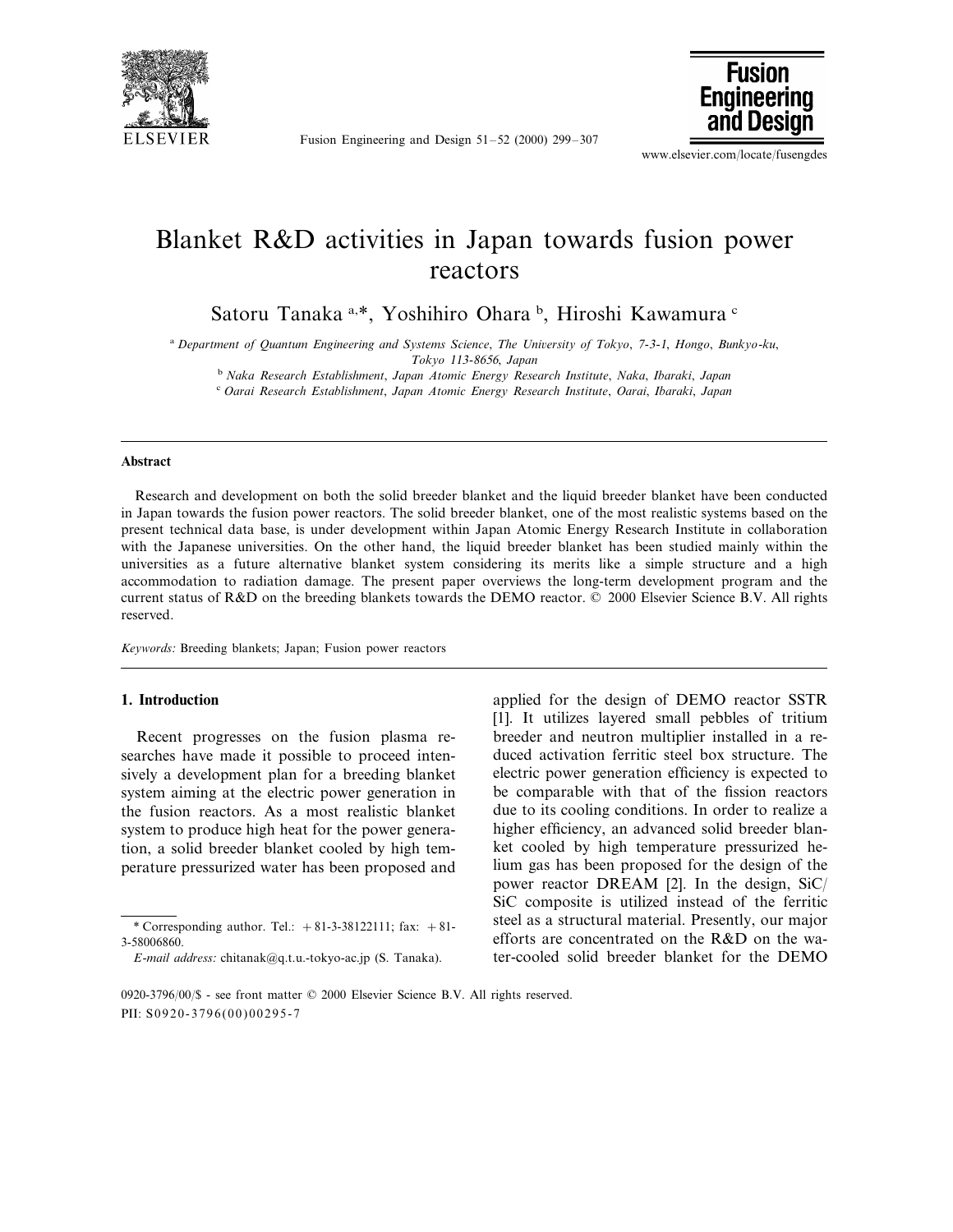reactor considering the ferritic steel as a most realistic structural material. As an alternative, one also pursues an advanced blanket system based on liquid breeder cooling considering its merits like a simple structure and a high accommodation to radiation damage. Force free helical-like reactor (FFHR) is a design study for DEMO reactor which utilizes Flibe  $(Li_2BeF_4)$  as breeding material and coolant conducted by National Institute for Fusion Science (NIFS) and researchers in Japanese universities. Development of the solid breeder blanket is primarily conducted by Japan Atomic Energy Research Institute in collaboration with the Japanese universities, while the liquid breeder blanket has been studied mainly within the universities and NIFS.

The present paper overviews the long-term development program and the current status of R&D on the breeding blankets towards the DEMO reactor.

#### **2. Development program of breeding blanket**

Major purposes of the development plan on the solid breeder blanket are to develop fabrication technologies of the blanket module, to establish an engineering database for mock-up design and fabrication, and then to validate the design concepts by in-pile small-scaled mock-up tests and also by out-of-pile prototypical mock-up tests [3]. This program has been carried out so that the DEMO blanket test module to be tested in the

International Thermonuclear Experimental Reactor (ITER) will be in time for the ITER operation, according to the following phases (See Fig. 1). In Phase 1 where the authors are presently involved, elemental development on the blanket has been carried out. It covers fabrication technology development of a blanket structure, breeder and multiplier pebbles and tritium permeation barriers, as well as material-oriented engineering tests on the breeder and multiplier pebbles and a variety of engineering tests on packed pebble beds, including safety-related issues. In Phase 2, in-pile irradiation tests and out-of-pile thermomechanical performance tests will be carried out on the basis of the elemental development. Within the in-pile tests, small-scale mock-ups, typically 10 cm in diameter and 1 m long will be irradiated in the Japan Material Testing Reactor (JMTR) to examine thermal responses and tritium release characteristics. In the out-of-pile performance tests, prototype blanket mock-ups will be manufactured and their thermo-mechanical performances will be demonstrated. In Phase 3, one plans to construct a DEMO blanket test module based on the elemental development and the inpile and out-of-pile tests, and to install the test module in the ITER test port. The test module is to be operated under the fusion reactor environment in order to confirm high heat extraction, efficient tritium recovery, and reliability of the system. It would also be essential to conduct an electric power generation test using the test module prior to the DEMO reactor. In parallel to this



Fig. 1. Development plan for the solid breeder blanket.